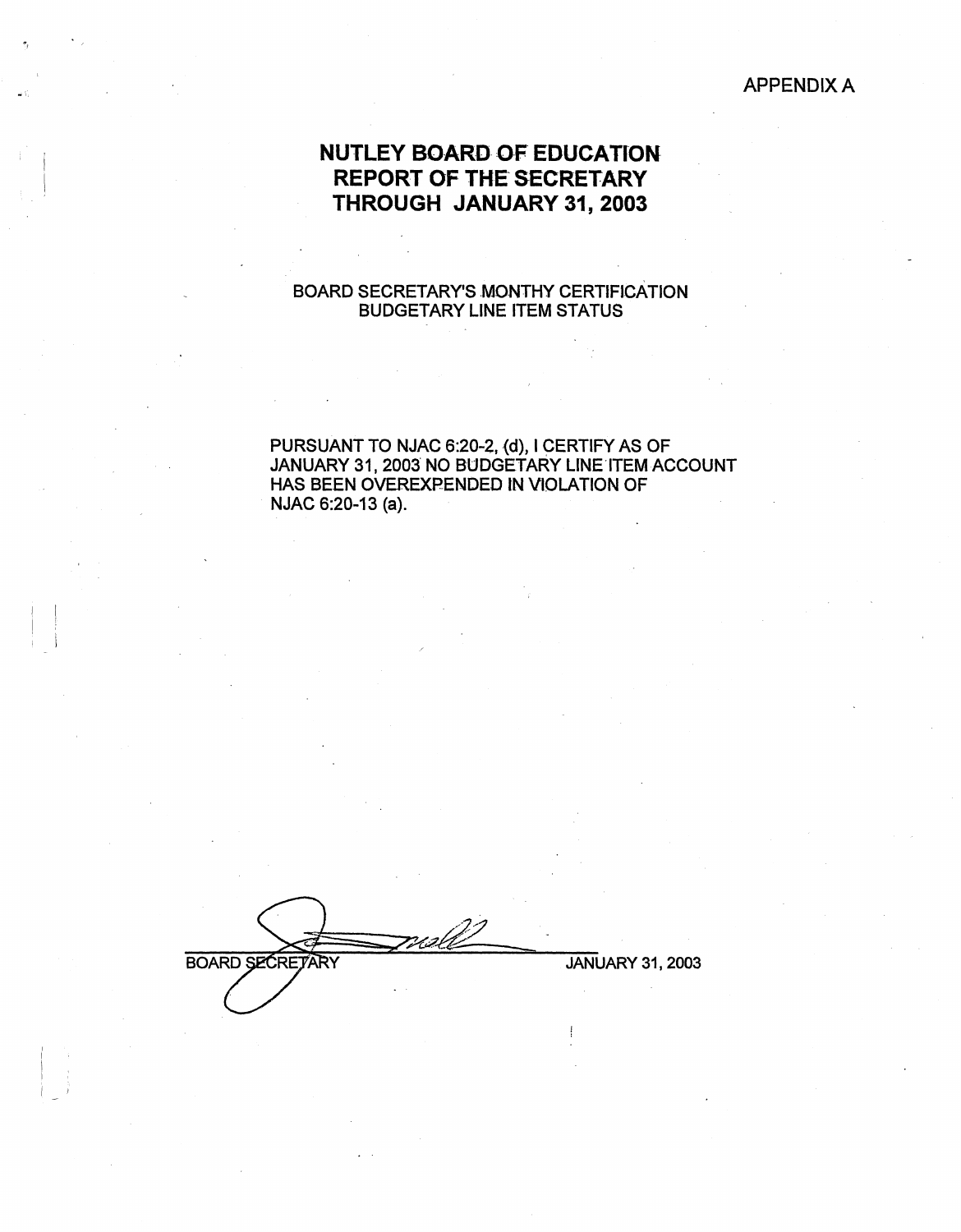| <b>Starting date</b> | 7/1/02<br><b>Ending date</b><br>1/31/03      | <b>Fund: 10</b>   |                 |
|----------------------|----------------------------------------------|-------------------|-----------------|
| Assets:              | <b>Assets and Resources</b>                  |                   |                 |
| 101                  | Cash in bank                                 |                   | \$2,829,706.85  |
| $102 - 106$          | Cash Equivalents                             |                   | \$4,470.00      |
| 111                  | Investments                                  |                   | \$0.00          |
| 116                  | Capital Reserve Account                      |                   | \$0.00          |
| 121                  |                                              |                   |                 |
|                      | Tax levy Receivable                          |                   | \$13,724,499.00 |
|                      | Accounts Receivable:                         |                   |                 |
| 132                  | Interfund                                    | \$0.00            |                 |
| 141                  | Intergovernmental - State                    | \$2,873,603.73    |                 |
| 142                  | Intergovernmental - Federal                  | \$0.00            |                 |
| 143                  | Intergovernmental - Other                    | \$62,592.90       |                 |
| 153, 154             | Other (net of estimated uncollectable of \$  | \$30,704.42       | \$2,966,901.05  |
|                      | Loans Receivable:                            |                   |                 |
| 131                  | Interfund                                    | \$0.00            |                 |
| 51, 152              | Other (Net of estimated uncollectable of \$_ | \$0.00            | \$0.00          |
|                      | <b>Other Current Assets</b>                  |                   | \$0.00          |
|                      | <b>Resources:</b>                            |                   |                 |
| 301                  | <b>Estimated revenues</b>                    | \$38,670,022.00   |                 |
| 302                  | Less revenues                                |                   |                 |
|                      |                                              | (\$38,484,008.25) | \$186,013.75    |
|                      | <b>Total assets and resources</b>            |                   | \$19.711.590.65 |
|                      | <b>Liabilities and fund equity</b>           |                   |                 |
|                      | Liabilities:                                 |                   |                 |
|                      |                                              |                   |                 |
| 411                  | Intergovernmental accounts payable - state   |                   | \$0.00          |
| 421                  | Accounts payable                             |                   | \$1,099.02      |
| 431                  | Contracts payable                            |                   | \$0.00          |
| 451                  | Loans payable                                |                   | \$0.00          |
| 481                  | Deferred revenues                            |                   | \$0.00          |

Other current liabilites

**Total liabilities** 

**\$1,099.02** 

\$0.00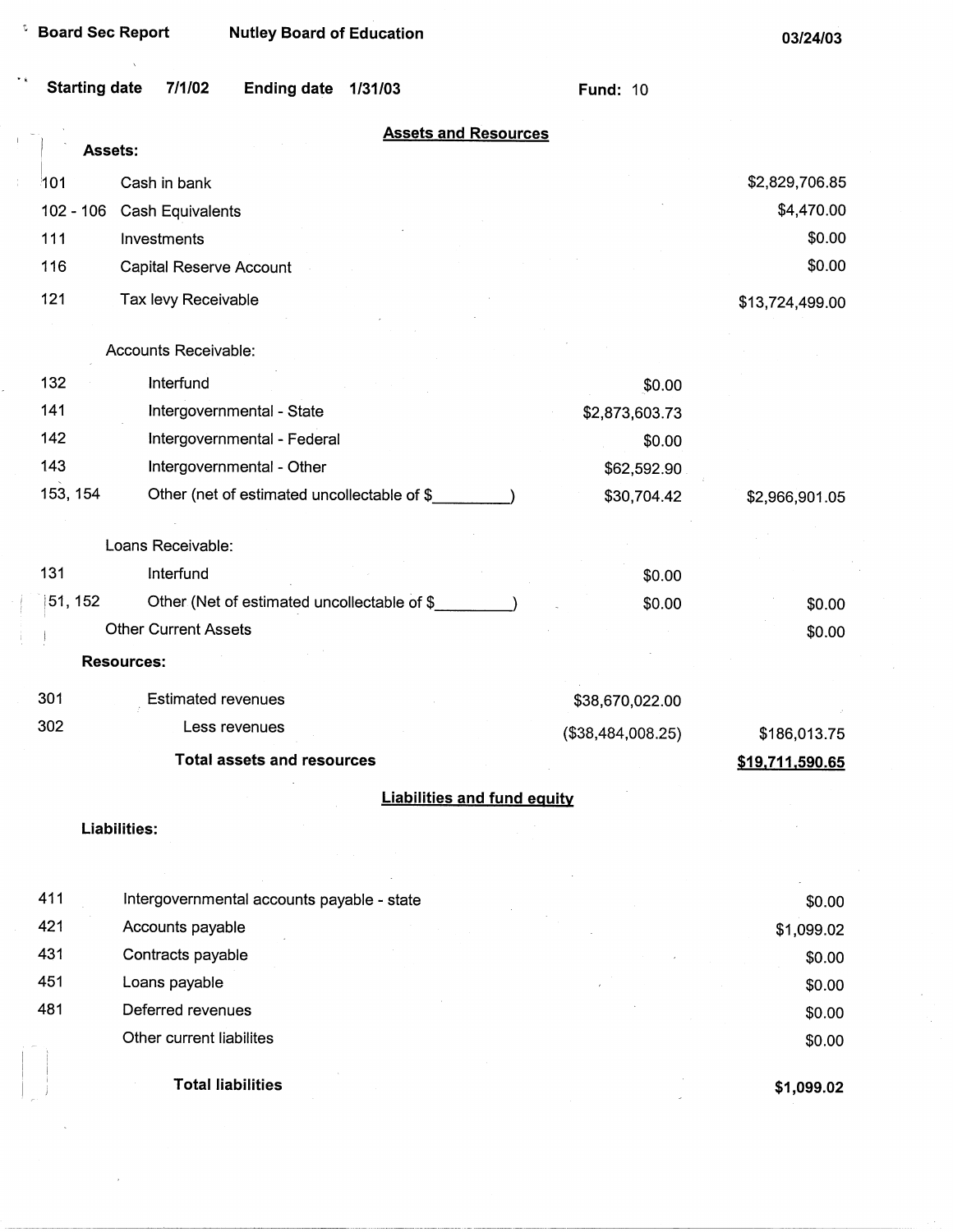| <b>Board Sec Report</b> | <b>Nutley Board of Education</b> |
|-------------------------|----------------------------------|
|-------------------------|----------------------------------|

**03/24/03** 

| Starting date 7/1/02 |  | Ending date 1/31/03 |  | <b>Fund: 10</b> |  |
|----------------------|--|---------------------|--|-----------------|--|
|----------------------|--|---------------------|--|-----------------|--|

### **Fund Balance:**

753,754 761 604 Appropriated: Reserve for encumbrances Capital reserve account - July Add: Increase in capital reserve 307 762 751,752,76x 601 Less: Budgeted withdrawal from capital reserve Adult education programs 602 770 303 Other reserves Appropriations \$39,714,237.83 Less: Expenditures (\$20,962,611.48) Encumbrances (\$16,251,653.76) (\$37,214,265.24) Total appropriated Unappropriated: Fund balance, July 1 Budgeted fund balance Total fund balance **Total liabilites and fund equity**  \$16,251,653.76 \$1,000.00 \$0.00 \$0.00 \$0.00 \$0.00 \$2,499,972.59 \$18,752,626.35 \$1,874,865.28 (\$917,000.00) \$1,000.00 \$19,710,491.63 **\$19,711,590.65** 

### **Recapitulation of Budgeted Fund Balance:**

|                                    | <b>Budgeted</b>   | <u>Actual</u>     | <b>Variance</b> |
|------------------------------------|-------------------|-------------------|-----------------|
| Appropriations                     | \$39,714,237.83   | \$37,214,265.24   | \$2,499,972.59  |
| Revenues                           | (\$38,670,022.00) | (\$38,484,008.25) | (\$186,013.75)  |
| Subtotal                           | \$1,044,215.83    | (\$1,269,743.01)  | \$2,313,958.84  |
| Change in capital reserve account: |                   |                   |                 |
| Plus - Increase in reserve         | \$0.00            | (\$1,000.00)      | \$1,000.00      |
| Less - Withdrawal from reserve     | \$0.00            |                   | \$0.00          |
| Subtotal                           | \$1,044,215.83    | (\$1,270,743.01)  | \$2,314,958.84  |
| Less: Adjustment for prior year    | (\$127,215.83)    | (\$127, 215.83)   |                 |
| Budgeted fund balance              | \$917,000.00      | (\$1,397,958.84)  | \$2,314,958.84  |

Prepared and submitted by :

**Board Secretary** 

*loatel*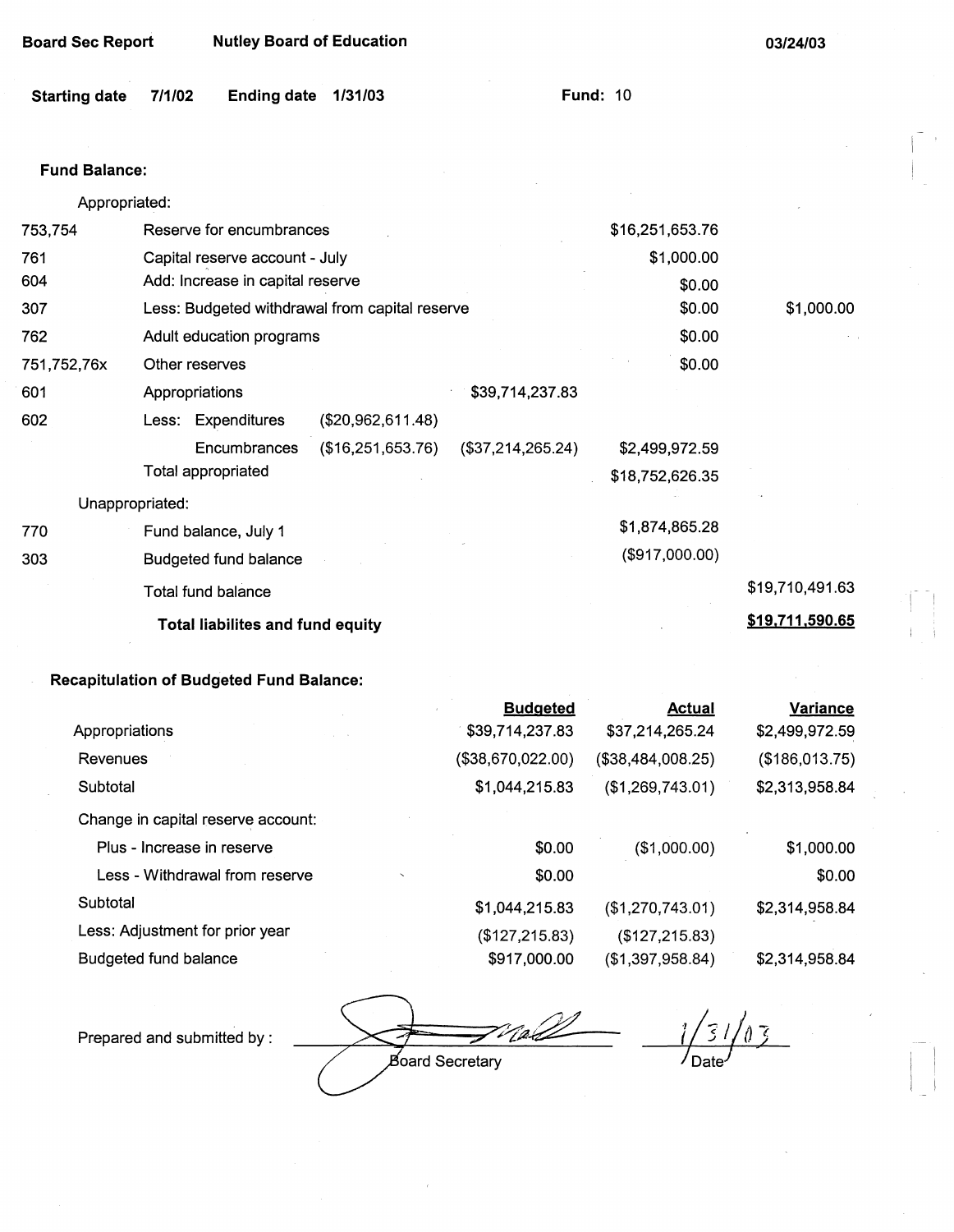| <b>Board Sec Report</b> | <b>Nutley Board of Education</b>            |                 | 03/24/03     |
|-------------------------|---------------------------------------------|-----------------|--------------|
| <b>Starting date</b>    | 7/1/02<br><b>Ending date</b><br>1/31/03     | <b>Fund: 20</b> |              |
|                         | <b>Assets and Resources</b>                 |                 |              |
|                         | Assets:                                     |                 |              |
| 101                     | Cash in bank                                |                 | \$51,537.06  |
| $102 - 106$             | <b>Cash Equivalents</b>                     |                 | \$0.00       |
| 111                     | Investments                                 |                 | \$0.00       |
| 116                     | <b>Capital Reserve Account</b>              |                 | \$0.00       |
| 121                     | Tax levy Receivable                         |                 | \$0.00       |
|                         |                                             |                 |              |
|                         | Accounts Receivable:                        |                 |              |
| 132                     | Interfund                                   | \$0.00          |              |
| 141                     | Intergovernmental - State                   | \$694.17        |              |
| 142                     | Intergovernmental - Federal                 | \$440.96        |              |
| 143                     | Intergovernmental - Other                   | \$1,099.72      |              |
| 153, 154                | Other (net of estimated uncollectable of \$ | \$0.00          | \$2,234.85   |
|                         |                                             |                 |              |
|                         | Loans Receivable:                           |                 |              |
| 131                     | Interfund                                   | \$0.00          |              |
| 51, 152                 | Other (Net of estimated uncollectable of \$ | \$0.00          | \$0.00       |
|                         | <b>Other Current Assets</b>                 |                 | \$0.00       |
|                         | <b>Resources:</b>                           |                 |              |
| 301                     | <b>Estimated revenues</b>                   | \$1,419,489.00  |              |
| 302                     | Less revenues                               | (\$515,754.40)  | \$903,734.60 |
|                         | <b>Total assets and resources</b>           |                 | \$957,506.51 |
|                         | <b>Liabilities and fund equity</b>          |                 |              |
|                         | <b>Liabilities:</b>                         |                 |              |
|                         |                                             |                 |              |
|                         |                                             |                 |              |
| 411                     | Intergovernmental accounts payable - state  |                 | \$28,961.45  |
| 421                     | Accounts payable                            |                 | \$0.00       |
| 431                     | Contracts payable                           |                 | \$0.00       |
| 451                     | Loans payable                               |                 | \$0.00       |
| 481                     | Deferred revenues                           |                 | \$77,369.49  |
|                         | Other current liabilites                    |                 | \$0.00       |
|                         |                                             |                 |              |
|                         | <b>Total liabilities</b>                    |                 | \$106,330.94 |

 $\hat{\theta}$ 

 $\frac{1}{\sqrt{2}}$ 

 $\hat{\mathcal{S}}$ 

 $\sim$ 

--------------- . -·--·-----·-----

 $\frac{1}{2}$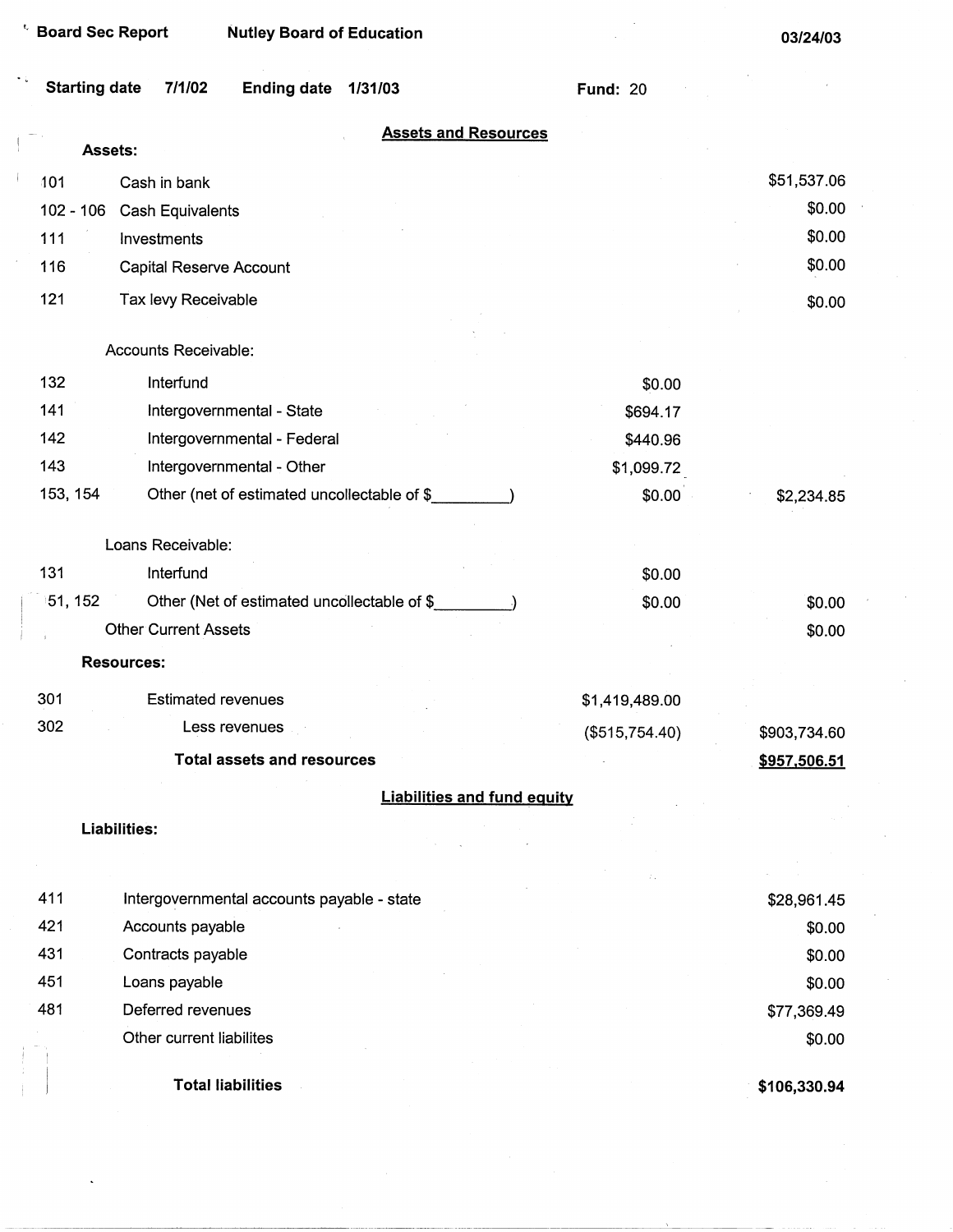| <b>Board Sec Report</b> |                                                | <b>Nutley Board of Education</b> |                 |             | 03/24/03 |  |
|-------------------------|------------------------------------------------|----------------------------------|-----------------|-------------|----------|--|
| <b>Starting date</b>    | <b>Ending date</b><br>7/1/02                   | 1/31/03                          | <b>Fund: 20</b> |             |          |  |
|                         |                                                |                                  |                 |             |          |  |
| <b>Fund Balance:</b>    |                                                |                                  |                 |             |          |  |
| Appropriated:           |                                                |                                  |                 |             |          |  |
| 753,754                 | Reserve for encumbrances                       |                                  |                 | \$49,068.37 |          |  |
| 761                     | Capital reserve account - July                 |                                  |                 | \$0.00      |          |  |
| 604                     | Add: Increase in capital reserve               |                                  |                 | \$0.00      |          |  |
| 307                     | Less: Budgeted withdrawal from capital reserve |                                  |                 | \$0.00      | \$0.00   |  |
| 762                     | Adult education programs                       |                                  |                 | \$0.00      |          |  |
| 751,752,76x             | Other reserves                                 |                                  |                 | \$0.00      |          |  |
| 601                     | Appropriations                                 |                                  | \$1,497,955.72  |             |          |  |
| 602                     | Less: Expenditures                             | (\$568,313.43)                   |                 |             |          |  |

#### **Encumbrances** Total appropriated (\$49,068.37) Unappropriated: 770 **303**  Fund balance, July 1 Budgeted fund balance Total fund balance **Total liabilites and fund equity**  (\$617,381.80) \$880,573.92 \$929,642.29 \$0.00 (\$78,466.72) \$851,175.57 **\$957 .506.51**

## **Recapitulation of Budgeted Fund Balance:**

|                                    | <b>Budgeted</b>  | <b>Actual</b>  | <b>Variance</b> |
|------------------------------------|------------------|----------------|-----------------|
| Appropriations                     | \$1,497,955.72   | \$617,381.80   | \$880,573.92    |
| Revenues                           | (\$1,419,489.00) | (\$515,754.40) | (\$903,734.60)  |
| Subtotal                           | \$78,466.72      | \$101,627.40   | (\$23,160.68)   |
| Change in capital reserve account: |                  |                |                 |
| Plus - Increase in reserve         | \$0.00           | \$0.00         | \$0.00          |
| Less - Withdrawal from reserve     | \$0.00           |                | \$0.00          |
| Subtotal                           | \$78,466.72      | \$101,627.40   | (\$23,160.68)   |
| Less: Adjustment for prior year    | \$0.00           | \$0.00         |                 |
| Budgeted fund balance              | \$78,466.72      | \$101,627.40   | (\$23,160.68)   |

 $\sqrt{0.5}$  $\sqrt{j}/j$ Board Secretary **Date** 

Prepared and submitted by: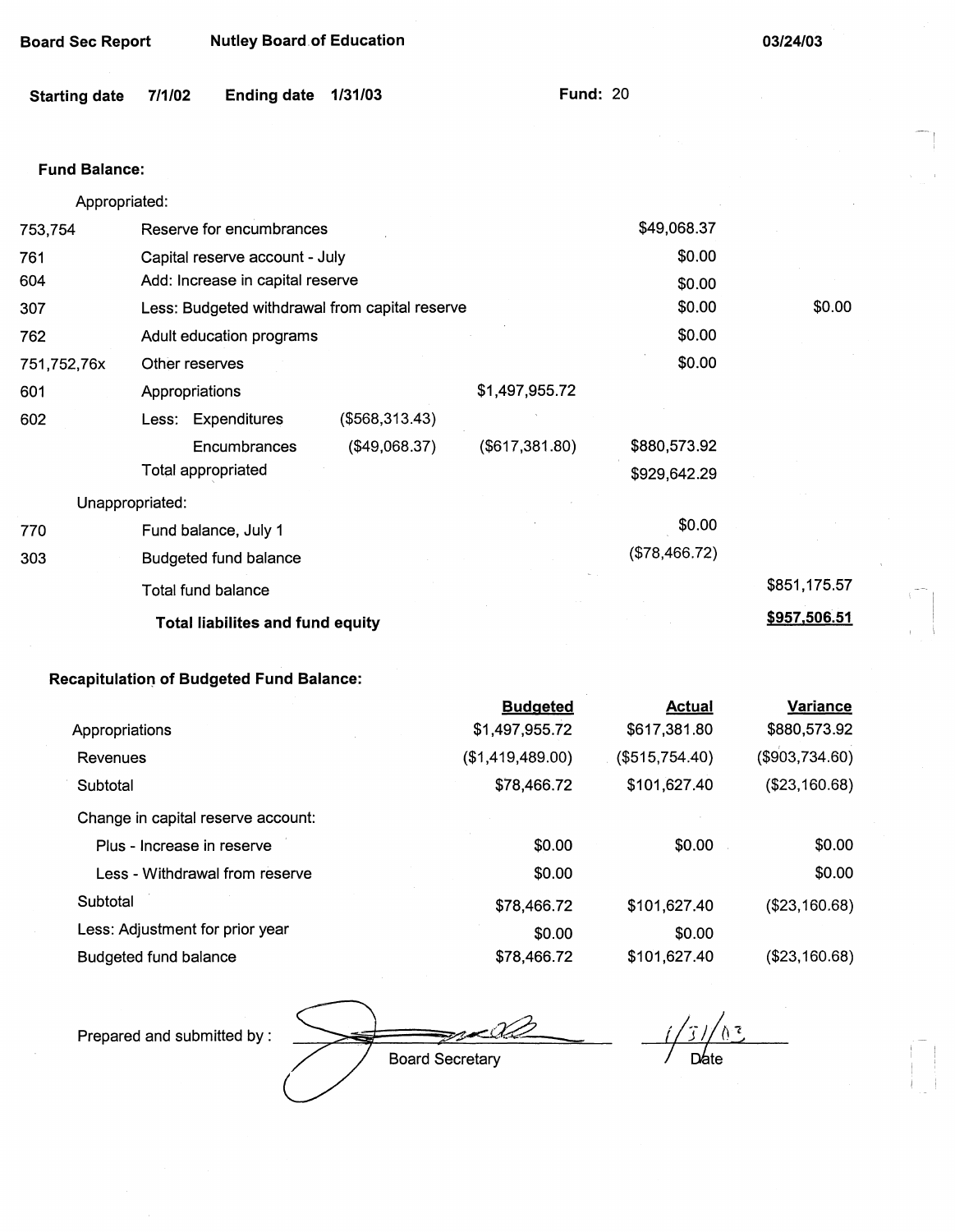**Total liabilities** 

**\$0.00** 

| Starting date 7/1/02 |  | Ending date 1/31/03 |  | <b>Fund: 40</b> |
|----------------------|--|---------------------|--|-----------------|
|----------------------|--|---------------------|--|-----------------|

|             | <b>Assets and Resources</b><br>Assets:      |                 |             |
|-------------|---------------------------------------------|-----------------|-------------|
| 101         | Cash in bank                                |                 | \$15,817.88 |
| $102 - 106$ | <b>Cash Equivalents</b>                     |                 | \$0.00      |
| 111         | Investments                                 |                 | \$0.00      |
| 116         | Capital Reserve Account                     |                 | \$0.00      |
| 121         | Tax levy Receivable                         |                 | \$0.00      |
|             | Accounts Receivable:                        |                 |             |
| 132         | Interfund                                   | \$0.00          |             |
| 141         | Intergovernmental - State                   | \$0.00          |             |
| 142         | Intergovernmental - Federal                 | \$0.00          |             |
| 143         | Intergovernmental - Other                   | \$0.00          |             |
| 153, 154    | Other (net of estimated uncollectable of \$ | \$0.00          | \$0.00      |
|             | Loans Receivable:                           |                 |             |
| 131         | Interfund                                   | \$0.00          |             |
| 51, 152     | Other (Net of estimated uncollectable of \$ | \$0.00          | \$0.00      |
|             | <b>Other Current Assets</b>                 |                 | \$0.00      |
|             | <b>Resources:</b>                           |                 |             |
| 301         | <b>Estimated revenues</b>                   | \$153,341.00    |             |
| 302         | Less revenues                               | (\$151, 641.00) | \$1,700.00  |
|             | <b>Total assets and resources</b>           |                 | \$17,517.88 |
|             | <b>Liabilities and fund equity</b>          |                 |             |
|             | <b>Liabilities:</b>                         |                 |             |
|             |                                             |                 |             |
| 411         | Intergovernmental accounts payable - state  |                 | \$0.00      |
| 421         | Accounts payable                            |                 | \$0.00      |
| 431         | Contracts payable                           |                 | \$0.00      |
| 451         | Loans payable                               |                 | \$0.00      |
| 481         | Deferred revenues                           |                 | \$0.00      |
|             | Other current liabilites                    |                 | \$0.00      |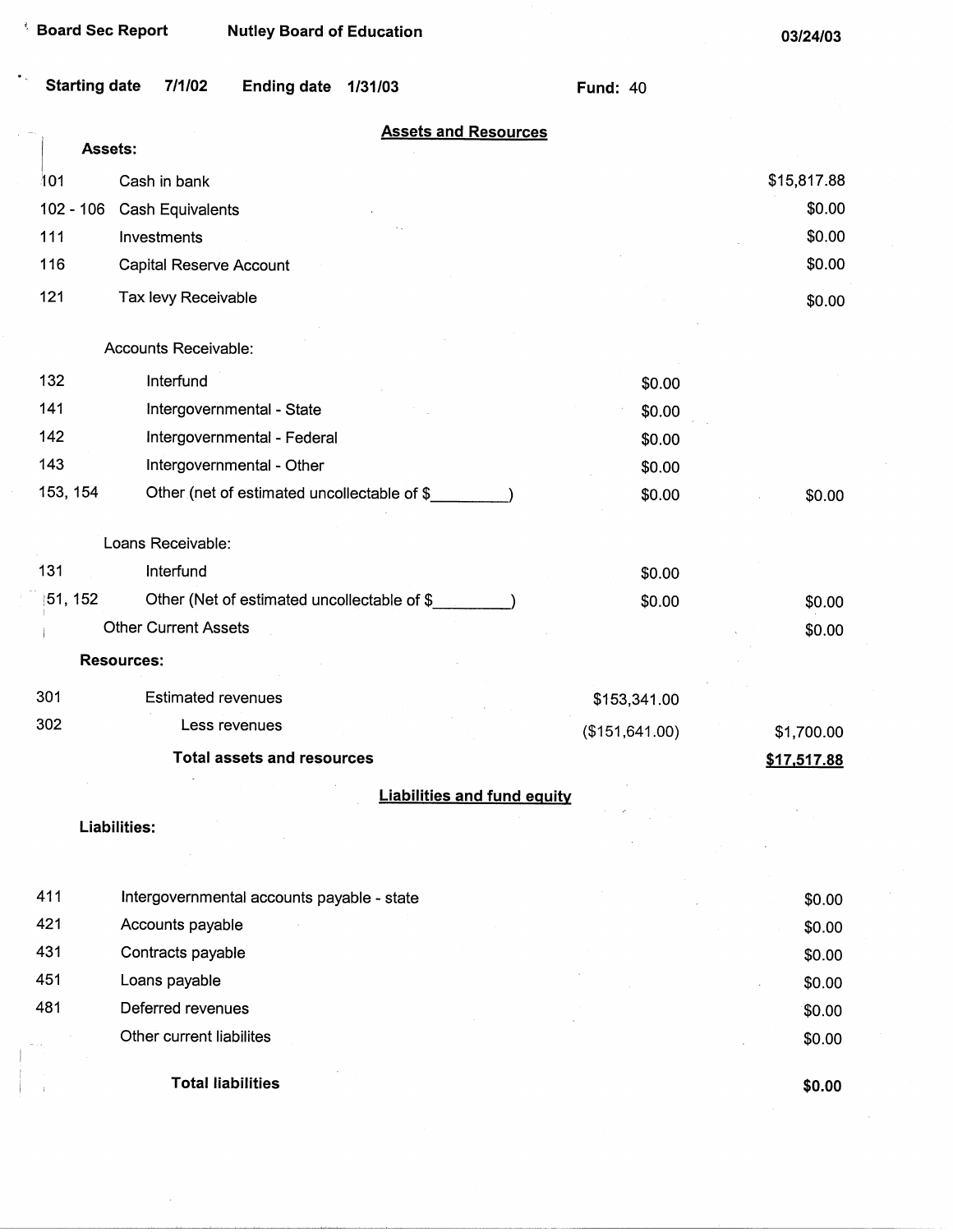| <b>Board Sec Report</b> | <b>Nutley Board of Education</b> |
|-------------------------|----------------------------------|
|                         |                                  |

**03/24/03** 

**Fund:** 40

| Starting date 7/1/02 |  | Ending date 1/31/03 |  |  |
|----------------------|--|---------------------|--|--|
|----------------------|--|---------------------|--|--|

### **Fund Balance:**

| Appropriated:   |                                                |                |             |             |
|-----------------|------------------------------------------------|----------------|-------------|-------------|
| 753,754         | Reserve for encumbrances                       |                | \$17,517.50 |             |
| 761             | Capital reserve account - July                 |                | \$0.00      |             |
| 604             | Add: Increase in capital reserve               |                | \$0.00      |             |
| 307             | Less: Budgeted withdrawal from capital reserve |                | \$0.00      | \$0.00      |
| 762             | Adult education programs                       |                | \$0.00      |             |
| 751,752,76x     | Other reserves                                 |                | \$0.00      |             |
| 601             | Appropriations                                 | \$153,341.25   |             |             |
| 602             | Less: Expenditures<br>(\$135,823.75)           |                |             |             |
|                 | (\$17,517.50)<br><b>Encumbrances</b>           | (\$153,341.25) | \$0.00      |             |
|                 | Total appropriated                             |                | \$17,517.50 |             |
| Unappropriated: |                                                |                |             |             |
| 770             | Fund balance, July 1                           |                | \$0.63      |             |
| 303             | <b>Budgeted fund balance</b>                   |                | (\$0.25)    |             |
|                 | Total fund balance                             |                |             | \$17,517.88 |
|                 | <b>Total liabilites and fund equity</b>        |                |             | \$17,517.88 |

### **Recapitulation of Budgeted Fund Balance:**

|                                    | <b>Budgeted</b> | <b>Actual</b>   | <b>Variance</b> |
|------------------------------------|-----------------|-----------------|-----------------|
| Appropriations                     | \$153,341.25    | \$153,341.25    | \$0.00          |
| Revenues                           | (\$153,341.00)  | (\$151, 641.00) | (\$1,700.00)    |
| Subtotal                           | \$0.25          | \$1,700.25      | (\$1,700.00)    |
| Change in capital reserve account: |                 |                 |                 |
| Plus - Increase in reserve         | \$0.00          | \$0.00          | \$0.00          |
| Less - Withdrawal from reserve     | \$0.00          |                 | $\$0.00$        |
| Subtotal                           | \$0.25          | \$1,700.25      | (\$1,700.00)    |
| Less: Adjustment for prior year    | \$0.00          | \$0.00          |                 |
| Budgeted fund balance              | \$0.25          | \$1,700.25      | (\$1,700.00)    |

Prepared and submitted by:

Board Secretary

 $\bar{z}$ 

Date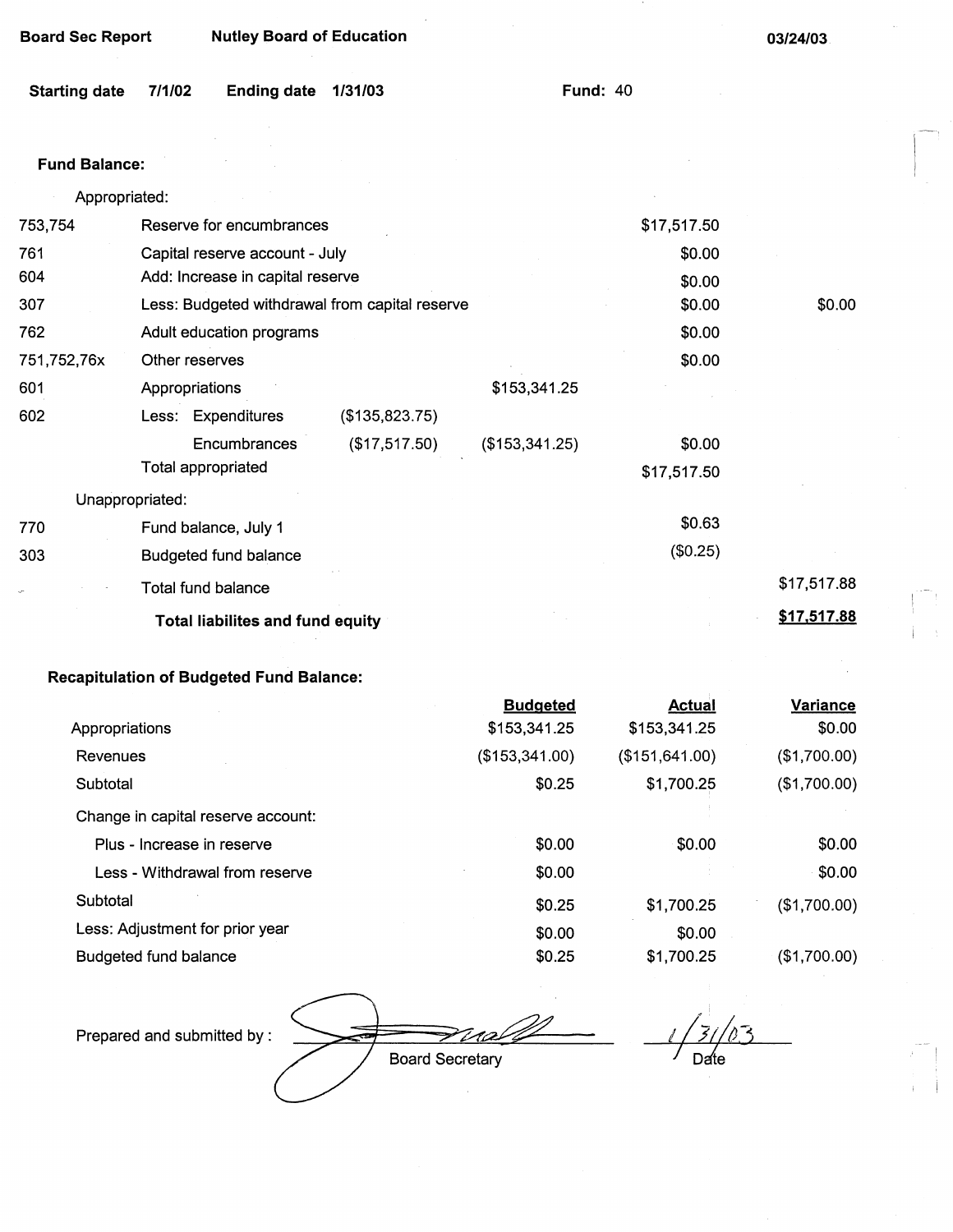| <b>Board Sec Report</b> | <b>Nutley Board of Education</b>            |                 | 03/24/03          |
|-------------------------|---------------------------------------------|-----------------|-------------------|
| <b>Starting date</b>    | 7/1/02<br><b>Ending date</b><br>1/31/03     | <b>Fund: 50</b> |                   |
|                         | <b>Assets and Resources</b>                 |                 |                   |
|                         | <b>Assets:</b>                              |                 |                   |
| 101                     | Cash in bank                                |                 | \$34,584.86       |
| $102 - 106$             | <b>Cash Equivalents</b>                     |                 | \$0.00            |
| 111                     | Investments                                 |                 | \$0.00            |
| 116                     | <b>Capital Reserve Account</b>              |                 | \$0.00            |
| 121                     | Tax levy Receivable                         |                 | \$0.00            |
|                         | Accounts Receivable:                        |                 |                   |
| 132                     | Interfund                                   | \$0.00          |                   |
| 141                     | Intergovernmental - State                   | \$0.00          |                   |
| 142                     | Intergovernmental - Federal                 | \$0.00          |                   |
| 143                     | Intergovernmental - Other                   | \$0.00          |                   |
| 153, 154                | Other (net of estimated uncollectable of \$ | \$0.00          | \$0.00            |
|                         | Loans Receivable:                           |                 |                   |
| 131                     | Interfund                                   | \$0.00          |                   |
| 51, 152                 | Other (Net of estimated uncollectable of \$ | \$0.00          | \$0.00            |
|                         | <b>Other Current Assets</b>                 |                 | \$56,135.37       |
|                         | <b>Resources:</b>                           |                 |                   |
| 301                     | <b>Estimated revenues</b>                   | \$0.00          |                   |
| 302                     | Less revenues                               | (\$398,957.91)  | (\$398,957.91)    |
|                         | Total assets and resources                  |                 | $($ \$308,237.68) |
|                         | <b>Liabilities and fund equity</b>          |                 |                   |
|                         | <b>Liabilities:</b>                         |                 |                   |
|                         |                                             |                 |                   |
| 411                     | Intergovernmental accounts payable - state  |                 | \$0.00            |
| 421                     | Accounts payable                            |                 | \$0.00            |
| 431                     | Contracts payable                           |                 | \$0.00            |
| 451                     | Loans payable                               |                 | \$0.00            |
| 481                     | Deferred revenues                           |                 | \$4,646.80        |
|                         | Other current liabilites                    |                 | \$63,810.74       |

**Total liabilities** 

**\$68,457.54**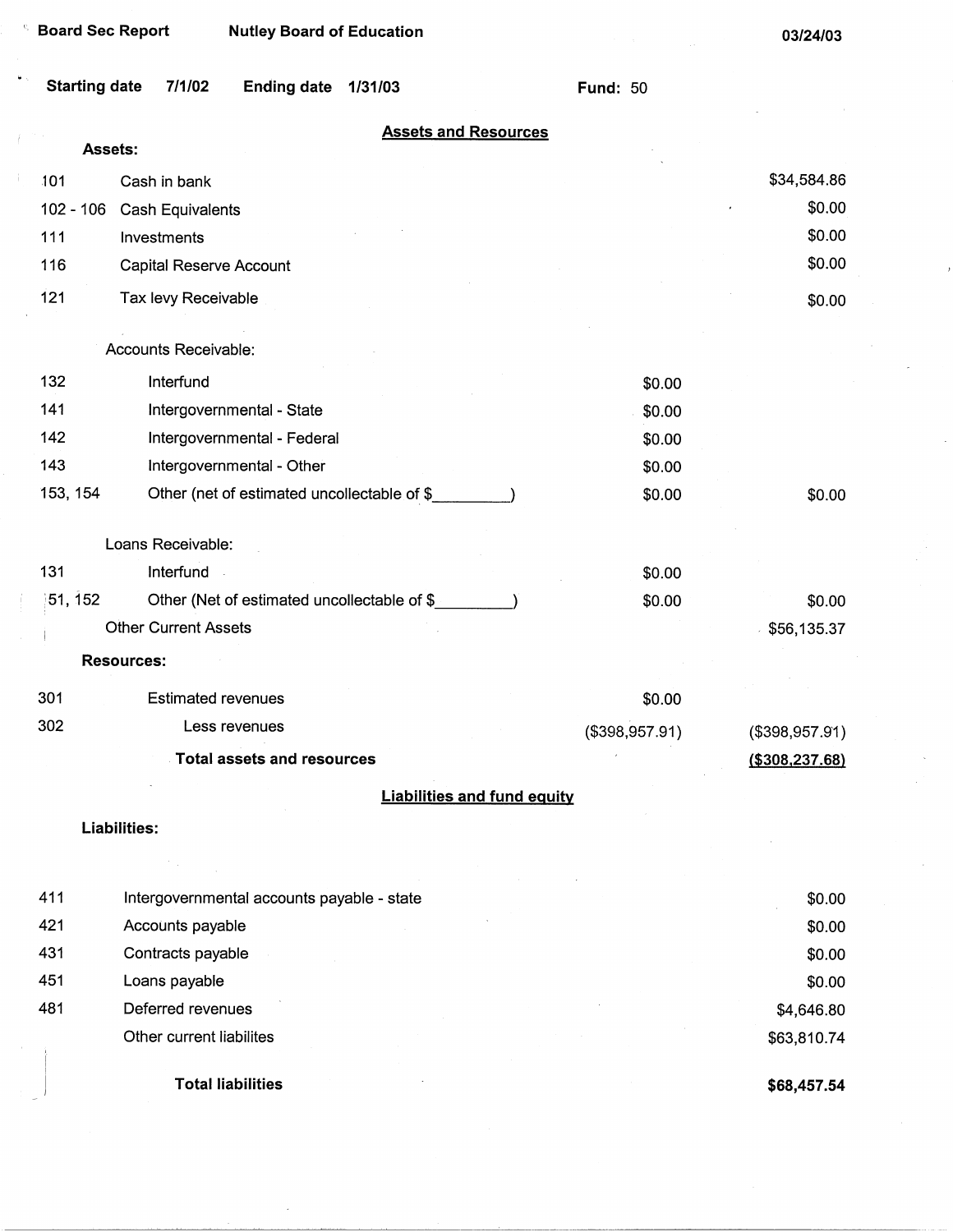| <b>Board Sec Report</b> |        | <b>Nutley Board of Education</b> |                                                |                |                 | 03/24/03 |  |
|-------------------------|--------|----------------------------------|------------------------------------------------|----------------|-----------------|----------|--|
| <b>Starting date</b>    | 7/1/02 | <b>Ending date</b>               | 1/31/03                                        |                | <b>Fund: 50</b> |          |  |
|                         |        |                                  |                                                |                |                 |          |  |
| <b>Fund Balance:</b>    |        |                                  |                                                |                |                 |          |  |
| Appropriated:           |        |                                  |                                                |                |                 |          |  |
| 753,754                 |        | Reserve for encumbrances         |                                                |                | \$204,578.68    |          |  |
| 761                     |        | Capital reserve account - July   |                                                |                | \$0.00          |          |  |
| 604                     |        | Add: Increase in capital reserve |                                                |                | \$0.00          |          |  |
| 307                     |        |                                  | Less: Budgeted withdrawal from capital reserve |                | \$0.00          | \$0.00   |  |
| 762                     |        | Adult education programs         |                                                |                | \$0.00          |          |  |
| 751,752,76x             |        | Other reserves                   |                                                |                | \$0.00          |          |  |
| 601                     |        | Appropriations                   |                                                | \$795,587.00   |                 |          |  |
| 602                     |        | Less: Expenditures               | (\$376,695.22)                                 |                |                 |          |  |
|                         |        | <b>Encumbrances</b>              | (\$204,578.68)                                 | (\$581,273.90) | \$214,313.10    |          |  |
|                         |        | Total appropriated               |                                                |                | \$418,891.78    |          |  |

Unappropriated:

| 770 | Fund balance, July 1                    | \$0.00         |                 |
|-----|-----------------------------------------|----------------|-----------------|
| 303 | Budgeted fund balance<br>医皮肤细胞 计相关      | (\$795,587.00) |                 |
|     | Total fund balance                      |                | (\$376,695.22)  |
|     | <b>Total liabilites and fund equity</b> |                | (\$308, 237.68) |

## **Recapitulation of Budgeted Fund Balance:**

|                                    | <b>Budgeted</b> | Actual         | <b>Variance</b> |
|------------------------------------|-----------------|----------------|-----------------|
| Appropriations                     | \$795,587.00    | \$581,273.90   | \$214,313.10    |
| Revenues                           | \$0.00          | (\$398,957.91) | \$398,957.91    |
| Subtotal                           | \$795,587.00    | \$182,315.99   | \$613,271.01    |
| Change in capital reserve account: |                 |                |                 |
| Plus - Increase in reserve         | \$0.00          | \$0.00         | \$0.00          |
| Less - Withdrawal from reserve     | \$0.00          |                | \$0.00          |
| Subtotal                           | \$795,587.00    | \$182,315.99   | \$613,271.01    |
| Less: Adjustment for prior year    | \$0.00          | \$0.00         |                 |
| Budgeted fund balance              | \$795,587.00    | \$182,315.99   | \$613,271.01    |

Prepared and submitted by :

Board Secretary

 $\delta$ 3 Date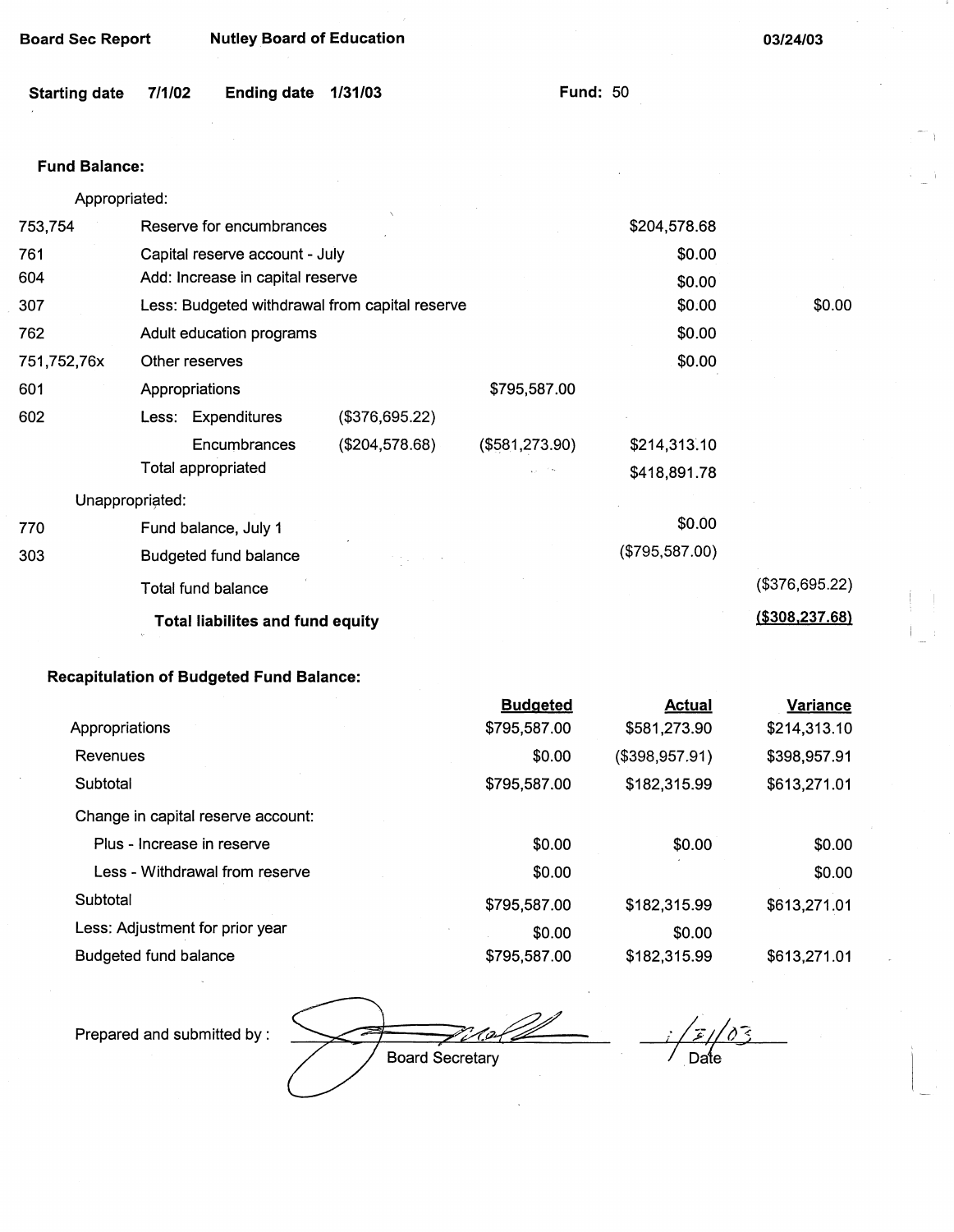|                      | <b>Board Sec Report</b><br><b>Nutley Board of Education</b> |                                    |                 | 03/24/03         |
|----------------------|-------------------------------------------------------------|------------------------------------|-----------------|------------------|
| <b>Starting date</b> | 7/1/02<br><b>Ending date</b><br>1/31/03                     |                                    | <b>Fund: 55</b> |                  |
|                      | Assets:                                                     | <b>Assets and Resources</b>        |                 |                  |
| 101                  | Cash in bank                                                |                                    |                 | \$71,355.13      |
|                      | 102 - 106 Cash Equivalents                                  |                                    |                 | \$0.00           |
| 111                  | Investments                                                 |                                    |                 | \$0.00           |
| 116                  | <b>Capital Reserve Account</b>                              |                                    |                 | \$0.00           |
|                      |                                                             |                                    |                 |                  |
| 121                  | Tax levy Receivable                                         |                                    |                 | \$0.00           |
|                      | Accounts Receivable:                                        |                                    |                 |                  |
| 132                  | Interfund                                                   |                                    | \$0.00          |                  |
| 141                  | Intergovernmental - State                                   |                                    | \$0.00          |                  |
| 142                  | Intergovernmental - Federal                                 |                                    | \$0.00          |                  |
| 143                  | Intergovernmental - Other                                   |                                    | \$0.00          |                  |
| 153, 154             | Other (net of estimated uncollectable of \$                 |                                    | \$0.00          | \$0.00           |
|                      |                                                             |                                    |                 |                  |
|                      | Loans Receivable:                                           |                                    |                 |                  |
| 131                  | Interfund                                                   |                                    | \$0.00          |                  |
| 51, 152              | Other (Net of estimated uncollectable of \$                 |                                    | \$0.00          | \$0.00           |
|                      | <b>Other Current Assets</b>                                 |                                    |                 | \$0.00           |
|                      | <b>Resources:</b>                                           |                                    |                 |                  |
| 301                  | <b>Estimated revenues</b>                                   |                                    | \$0.00          |                  |
| 302                  | Less revenues                                               |                                    | (\$239,377.96)  | (\$239,377.96)   |
|                      | <b>Total assets and resources</b>                           |                                    |                 | ( \$168, 022.83) |
|                      |                                                             |                                    |                 |                  |
|                      |                                                             | <b>Liabilities and fund equity</b> |                 |                  |
|                      | Liabilities:                                                |                                    |                 |                  |
|                      |                                                             |                                    |                 |                  |
| 411                  | Intergovernmental accounts payable - state                  |                                    |                 | \$0.00           |
| 421                  | Accounts payable                                            |                                    |                 | \$0.00           |
| 431                  | Contracts payable                                           |                                    |                 | \$0.00           |
| 451                  | Loans payable                                               |                                    |                 | \$0.00           |
| 481                  | Deferred revenues                                           |                                    |                 | \$0.00           |
|                      | Other current liabilites                                    |                                    |                 | \$103,184.36     |
|                      | <b>Total liabilities</b>                                    |                                    |                 | \$103,184.36     |
|                      |                                                             |                                    |                 |                  |